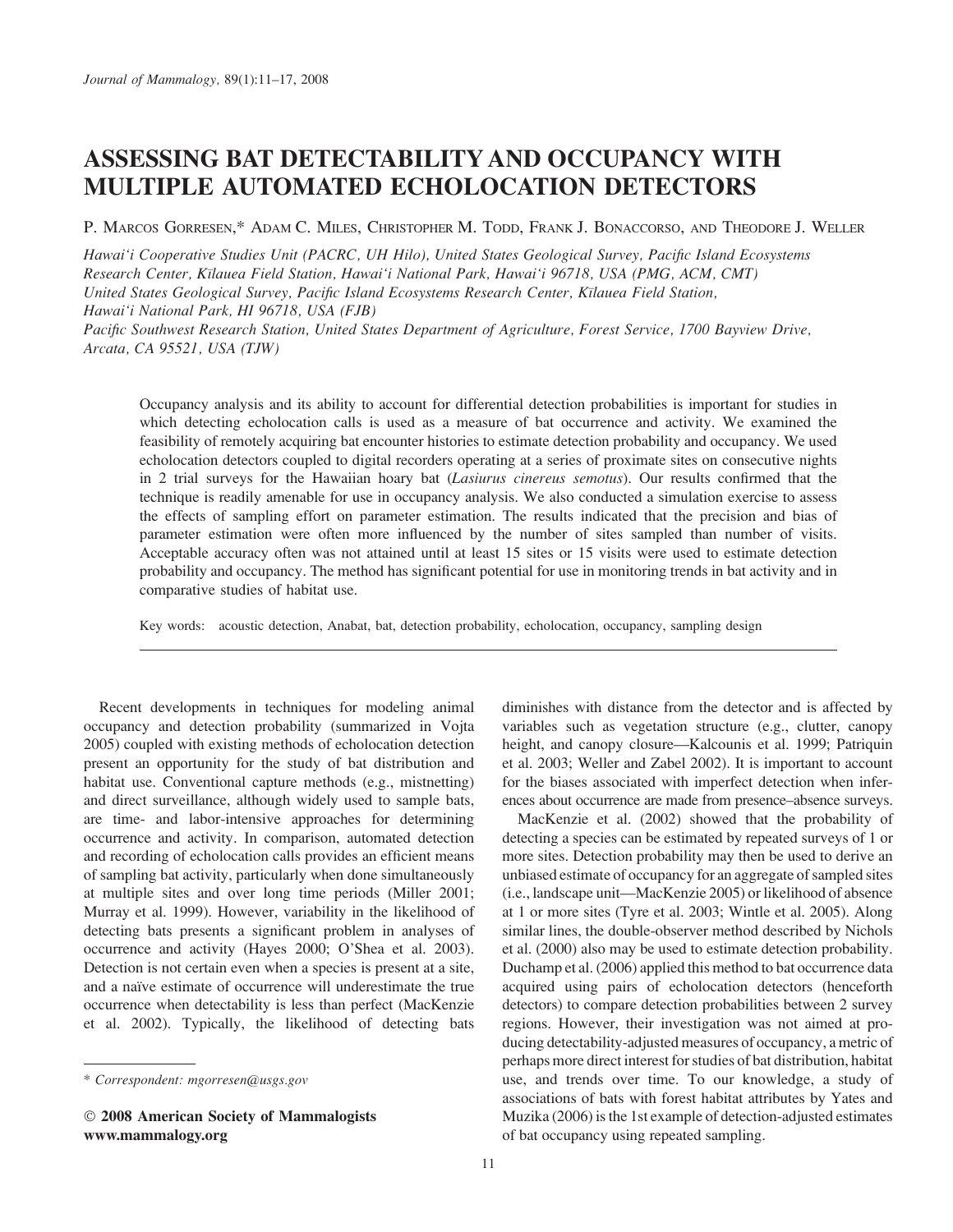We present an application of the modeling approach proposed by MacKenzie et al. (2002) to a survey for the Hawaiian hoary bat (Lasiurus cinereus semotus) in which calls were sampled on consecutive nights (visits) with a linear array of detectors (sites) coupled to automated digital recorders. Our objectives were to examine the feasibility of analyzing remotely acquired detection data to estimate bat detection probability and occupancy. However, although occupancy may be defined simply as the presence of a species, this is a nondiscriminating criterion and may not be appropriate because bats can commute through areas not used for foraging or roosting. Of greater interest are measures of occurrence that indicate higher-order use and selection of habitat (sensu Johnson 1980). Toward this end, we used bat occurrence data acquired at 2 study areas to test a method of identifying the prevalence of high-use areas within a landscape unit based on a predefined threshold level of activity. In addition, we conducted simulation exercises to assess the effects of sampling effort on the estimation of detection probability and occupancy. We interpret our data in the context of allocating the number of visits and sites to sample for a range of conditions that may be encountered in the field.

The Hawaiian hoary bat is the only extant land mammal native to the Hawaiian Islands and was listed as endangered by the United States Fish and Wildlife Service (1970) because of apparent population declines. The absence of other bat species in Hawai'i makes technical decisions about the identification of species based on calls unnecessary and simplifies the use of recorded calls to estimate occurrence.

## MATERIALS AND METHODS

Study area.—Our 2 study areas were located on the northeastern slope of Mauna Kea on Hawai'i within one of the largest remaining expanses of native rain forest in the state. The vegetation was comprised of mature 'ōhi'a-lehua (Metrosideros polymorpha) with varying amounts of koa (Acacia koa) and understory components such as tree fern (hāpu'u [Cibotium glaucum]), matted fern (uluhe [primarily Dicranopteris linearis]), and introduced strawberry guava (Psidium cattleianum). Sampling locations at the Laupahoehoe Natural Area Reserve  $(19^{\circ}57'14''N, 155^{\circ}16'45''W)$  were between 760 and 950 m elevation within intact forest of intermediate  $(\sim40-60\%)$  canopy closure. The Umikoa study area (19°57'39"N, 155°20'1"W) was situated between  $1,080$ and 1,240 m elevation within a mix of forest patches and pastures adjacent to intact forest. Sampling was conducted on 11 nights (18–29 September 2006) in Umikoa and 12 nights (10–21 October 2006) in Laupahoehoe, and was limited in time to reduce the effects of seasonal movements (Menard 2001) on estimates of occupancy and detection probability.

Bat detection and threshold activity levels.—Echolocation calls were sampled using Anabat II detectors (Titley Electronics, Ballina, New South Wales, Australia) and recorded onto a compact flash card with a Zero-Crossings Analysis Interface Module (ZCAIM; Titley Electronics, Ballina, New South Wales, Australia), a device that stores call files with associated date and time data for later downloading onto a personal computer (O'Farrell et al. 1999). Detector units were programmed to automatically switch on and off at selected times (predusk and postdawn). Each detector and ZCAIM unit was powered with a 12-V battery permitting operation for up to 2 weeks.

The detector microphone was placed within a  $\cap$ -shaped polyvinyl chloride tubing (''bat-hat'') to protect it from the rain (e.g., Arnett et al. 2006). An acrylic-glass plate was used to reflect calls upward into the downward-facing microphone. Each microphone assembly was attached to the top of a 7-m pole and situated above the understory vegetation and within gaps in the forest canopy that were  $\geq 10$  m wide. Twelve detectors were used per array, and detectors were spaced at intervals of about 120 m to avoid double counting bats. This spacing was necessary to keep the linear array of detectors to a manageable size in each study area. Call files were processed with Analook software (version 4.9j; Titley Electronics) to filter ambient noise and visually inspected to ensure that residual noise was not interpreted as echolocation calls. Filtered call files were subsequently analyzed with a custom script in SAS (version 8.0—SAS Institute Inc. 2000) that counted the number of bat call pulses per 1-min period.

Activity levels of insectivorous bats are generally associated with insect abundance and may be used to identify areas of high use by bats (Kusch et al. 2004; O'Donnell 2000; Racey and Swift 1985). Bat activity, in turn, may be assessed by the number of files recorded by bat detectors that include echolocation calls (passes—Hayes 1997). However, this metric is susceptible to the arbitrary partitioning of potentially continuous activity. That is, a series of call pulses could be split into any number of call files by chance omissions of intervening pulses or predetermined settings on call file duration. Although we subsequently found that the correlation between the number of call files and pulses was moderately high (e.g., correlations were 0.65 and 0.70 for the detections recorded at the Laupahoehoe and Umikoa study areas), the use of pulse number directly measures the intensity of calling activity and may be less prone to measurement error caused by missed pulses (e.g., small area sampled by a microphone relative to bat movement, bat-detector orientation and distance, ambient noise, etc.) Our approach is similar to that of using file size as a measure of activity (Broders 2003) but has the advantage of being applied to filtered call files and may be less influenced by the interval between pulses (i.e., 2 files of similar size and duration may contain a different number of pulses).

We discriminated among areas of high and low use by examining the incidence of high-activity events as indicated by pulse number. We defined high-activity events as situations when the total number of pulses within each 1-min period exceeded a threshold determined by the median value for each study area. High-activity events were coded as 1 in a matrix that tallied their incidence for each site and each night (i.e., encounter history). Zeros were assigned to matrix cells for periods in which there was no recorded activity or pulse numbers were below the activity threshold. Detection probability and occupancy for each study area were calculated using the program MARK (White and Burnham 1999) based on the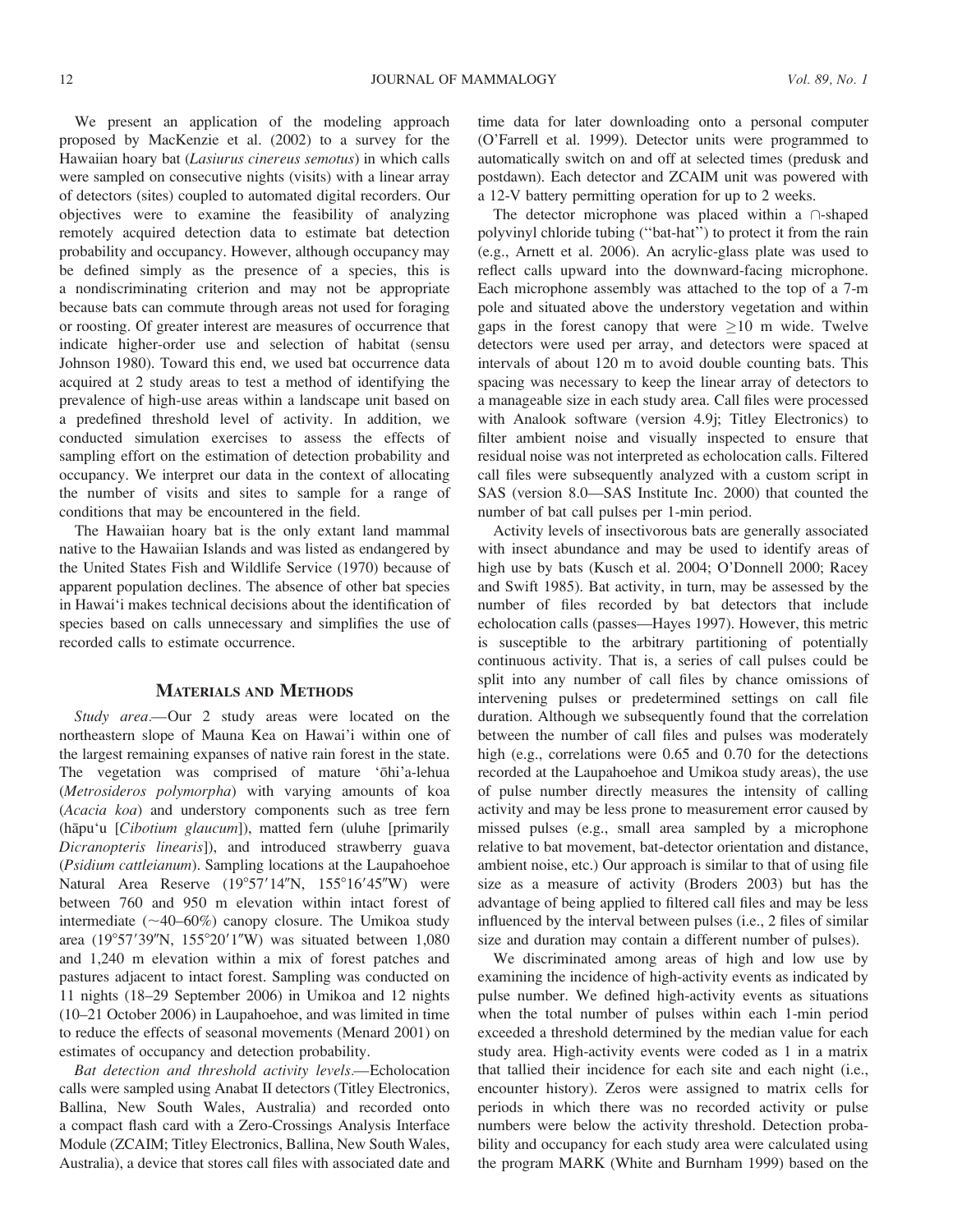model of MacKenzie et al. (2002). These parameters can also be estimated using the program PRESENCE (version 2.0; http://www.mbr-pwrc.usgs.gov/software/presence.html).

Sampling efficiency.—Optimal allocation of survey effort depends on several interrelated components. The primary considerations are statistical in nature and include such factors as acceptable levels of precision and bias, type I and type II error rates, effect size, and power. A study design subsequently must identify the number of survey sites and visits that can be sampled within the logistical constraints dictated by time and cost. Tyre et al. (2003), Field et al. (2005), MacKenzie and Royle (2005), and MacKenzie et al. (2006) addressed these issues, as well as the selection of an optimal number of sites and visits for various sampling designs. We used a simulation exercise to explore the relationship between sampling effort and the precision and bias of detection probability  $(p)$  and occupancy  $(\Psi)$  estimates. The exercise addressed the hypothetical question: ''what if the survey had been done with a smaller set of sites or fewer visits?'' Values corresponding to low and high levels of  $p$  and  $\Psi$  were used to generate artificial data sets representing 4 general combinations of these parameters (i.e., low–low, low–high, high–low, and high– high). Parameters  $p$  and  $\Psi$  were subsequently reestimated for a range of sample sizes drawn from the data sets. The initial data sets represented various states of "true"  $p$  and  $\Psi$  (typically unknown) that might be encountered in the field and subsampling reproduced the small samples from which parameters are estimated. The detection probabilities and occupancy values corresponding to low and high levels that were assigned to each simulated data set were 0.2 and 0.8, respectively (although a range of other values is possible). Encounter histories with specified  $p$  and  $\Psi$  values and data-set sizes were generated from the random deviates of a uniform distribution. Data generation assumed an equal probability of occurrence at all sites and constant  $p$  across sites and visits (i.e., the  $\Psi(\cdot)p(\cdot)$  model used by MacKenzie et al. [2002]). Subsamples resulting in all zero detection histories or those with no repeat detections at a site were discarded. Data-set generation and simulations were performed with a custom script in the program R (Venables and Smith 2006).

The simulation exercise separately evaluated the effects of the number of visits and the number of sites on estimates of  $p$ and  $\Psi$ . Simulations that varied both visit and site number were not pursued because of the enormous number of sampling effort and  $p$  and  $\Psi$  combinations. A fixed total of 15 sites were used in assessing the effects of sampling effort as a function of the number of visits. This number of sites was chosen because use of a greater number of detectors presents relatively greater equipment cost and logistical challenges. Simulations began with a sample size of 30 visits for each of the 4 data sets, and subsampling progressed incrementally with ever-smaller numbers of visits to a minimum of 2 (calculation of  $p$  required at least 2 or more visits). Data sets with the specified p and  $\Psi$  values were regenerated for each of 1,000 iterations per subsample increment, and  $p$  and  $\Psi$  were recalculated at each step.

We used a fixed total of 15 visits for the evaluation of sampling effort as a function of site number. This upper limit was selected because preliminary simulations showed that the variance was relatively small above this number. Moreover, battery power for the detectors declined rapidly after about 2 weeks, leading to a decrease in detector sensitivity. Each of the 4 data sets was incrementally subsampled to a minimum of 2 sites (calculation of  $\Psi$  requires at least 2 or more sites). Standardizing variance by the corresponding estimate of occupancy to produce a coefficient of variation (CV) permitted comparisons of situations in which the initial values of  $p$  and  $\Psi$  differed between visit and site simulations. Local regression (loess) smoothing splines were used to qualitatively identify the direction of bias in occupancy estimates and changes in variance as a function of sampling effort.

## **RESULTS**

Detection probability and occupancy: field data.—The distribution of pulses was highly skewed with a large proportion of filtered call files comprised of few pulses. For example, at Laupahoehoe, 15% of observations had a single pulse (1st quartile  $= 2$ ; median  $= 6$ ; 3rd quartile  $= 13$ ; maximum  $= 124$ ). At Umikoa, 16% of the filtered call files had a single pulse (1st quartile  $= 2$ ; median  $= 5$ ; 3rd quartile  $= 13$ ;  $maximum = 208$ ).

Encounter histories showed that high levels of bat activity were widespread and these events were detected at most (Laupahoehoe) or all (Umikoa) sites. Detection probabilities were estimated to be  $0.66 \pm 0.046$  SE and  $0.86 \pm 0.035$  SE, and the proportion of sites at which high activity was detected was estimated at  $0.82 \pm 0.120$  SE and  $1.00 \pm 0.000$  SE at Laupahoehoe and Umikoa, respectively.

Sampling effort and occupancy estimation: simulations.— As expected, simulations demonstrated diminishing variability and bias in occupancy estimates with increasing sample size. However, the degree to which the accuracy of estimates was affected differed between simulations that varied the number of visits and sites. In general, occupancy was positively biased (overestimated) when the number of sites sampled was relatively low  $(\leq 10)$  but was unaffected by a comparable number of visits for a given p and  $\Psi$  (Figs. 1 and 2, top panels). The overall levels of variance were usually greater in site versus visit simulations, particularly in high  $p$  conditions and at low sample sizes (site number  $\leq 15$ ; Figs. 1 and 2, lower panels). The results indicated that the number of sites sampled often had a greater effect than number of visits in correctly approximating actual  $p$  and  $\Psi$ .

Simulations of number of visits showed that overall variance was greater for observations with low versus high initial values of  $\Psi$ , particularly at low sample sizes (Fig. 1, lower panel; compare parts a and c to parts b and d). Further, when the probability of detection is low, a survey may require at least 15 visits to fully minimize variance.

In contrast, the precision of simulations that varied site number did not differ as a function of  $p$ . Instead, the effects of varying site number were most apparent between low versus high values of  $\Psi$ , particularly when site number  $\leq 15$  (Fig. 2, lower panel; compare parts a and c to parts b and d). Therefore,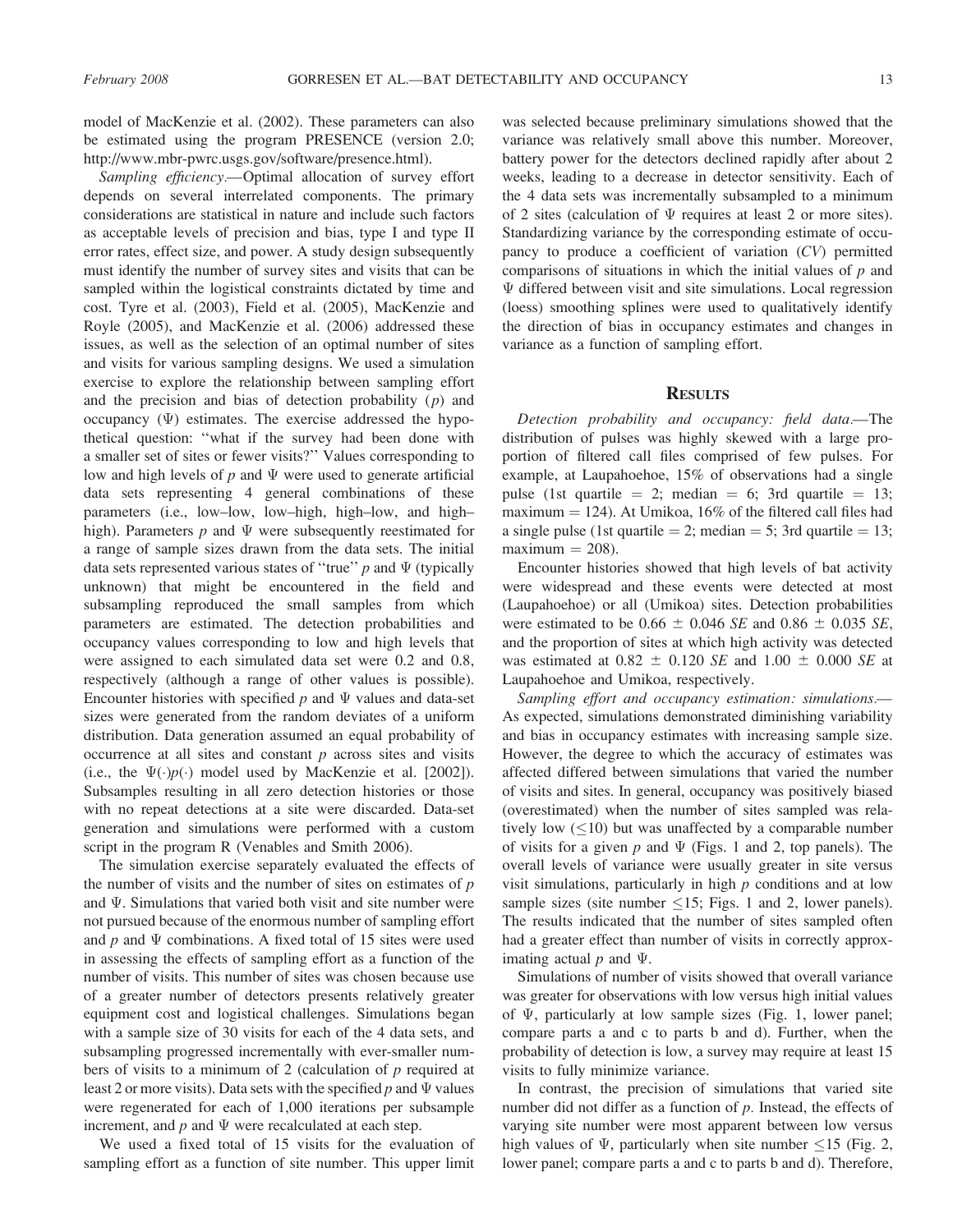

FIG. 1.—Estimated occupancy (top panel) and coefficient of variation (bottom panel) as a function of the number of visits conducted for each of 4 hypothetical combinations of detection probability ( $p$ ) and occupancy ( $\Psi$ ; i.e., low–low, low–high, high–low, and high–high shown in parts a–d). Smoothing splines qualitatively identify the direction of bias in parameter estimates.

in areas where occupancy is expected to be low, sampling more sites will likely improve precision.

#### **DISCUSSION**

The potential bias of unknown and variable detection probabilities is widely recognized as a problem for studies in which echolocation is used as a measure of bat occurrence and activity (Crampton and Barclay 1998; Duchamp et al. 2006; Hayes 2000; O'Shea et al. 2003; Patriquin and Barclay 2003; Yates and Muzika 2006). Correcting this bias in occurrence data should permit the standardization and direct comparison of detection-based indices among regions, habitats, or time periods.

We showed that bat detection probabilities can be generated by repeated sampling over a series of nightly visits. The method relies on automated echolocation recording to acquire encounter histories across a spatially extensive array of sites. Yates and Muzika (2006) also employed repeated sampling to assess bat occurrence; however, an important difference



FIG. 2.—Estimated occupancy (top panel) and coefficient of variation (bottom panel) as a function of the number of sites sampled for each of 4 hypothetical combinations of detection probability  $(p)$ and occupancy ( $\Psi$ ; i.e., low-low, low-high, high-low, and high-high shown in parts a–d). Smoothing splines qualitatively identify the direction of bias in parameter estimates.

between the 2 approaches is that they used several time periods within a night from which to parse detections and estimate  $p$ , whereas we estimated this parameter based on observations over a series of nights. An advantage to their approach is that survey-specific models where  $p$  varies by time period (MacKenzie et al. 2006) allows  $\Psi$  to be estimated for a single night. Alternatively, estimates of  $p$  also may be derived in a single night using the double-observer approach employed by Duchamp et al. (2006) with paired detectors. These methods are advantageous when the cost of survey duration is a primary consideration or  $p$  is expected to change rapidly and must be calculated for a relatively brief time period. However, because bat activity at a site can be highly variable across nights (Hayes 2000), our method likely produces a more reliable estimate of p because it is based on a series of nightly encounter histories that averages out this source of variability (although the parameters may not be directly comparable because the sample periods differ among each of our methods). Despite the greater sampling duration needed to acquire an adequate encounter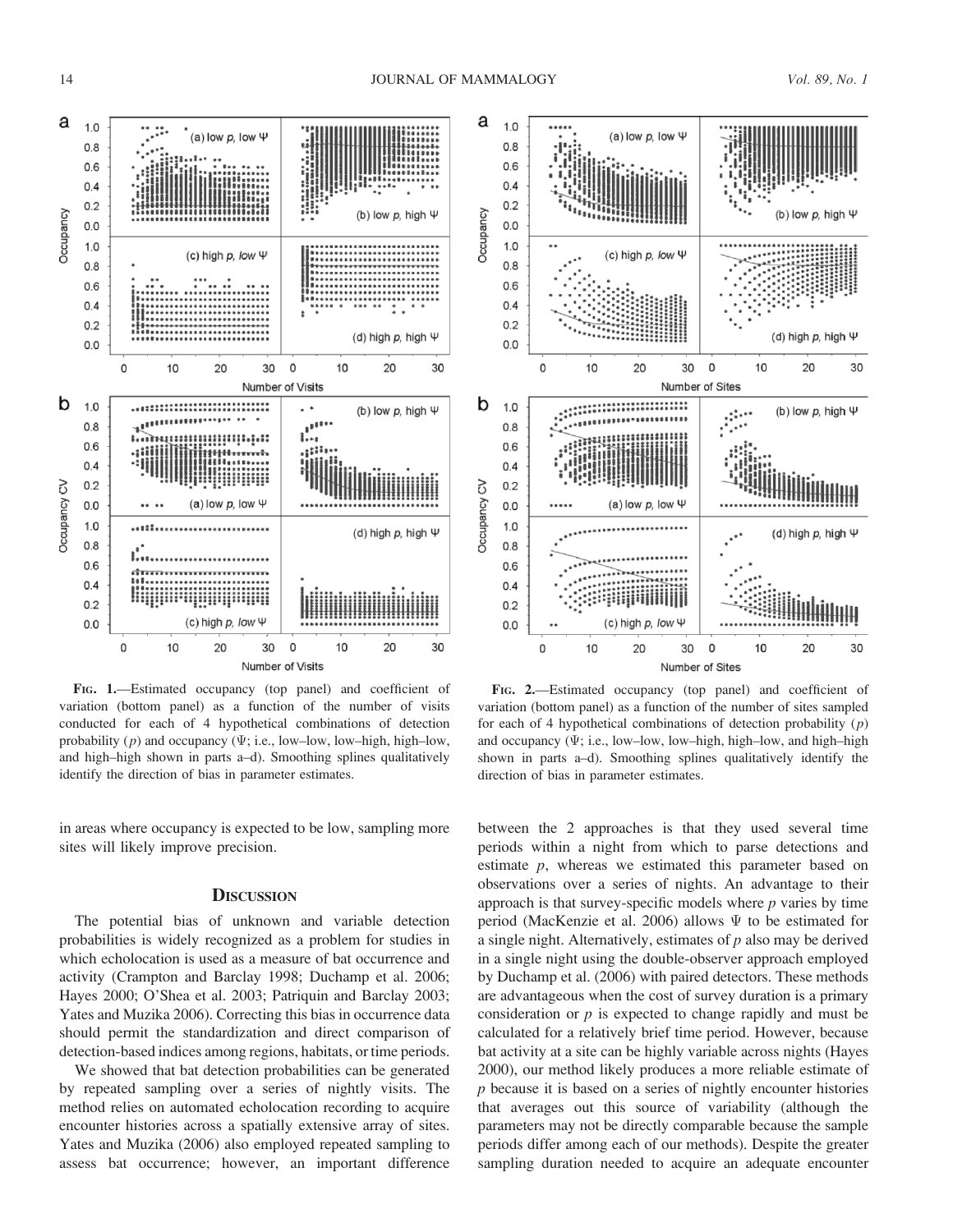history, repeatedly sampling occurrence on a series of nights also has the advantage of requiring one-half as many detectors per site as the double-observer approach. Given the ease with which automated recordings of echolocation calls can be made, the trade-off between number of detectors (sites) and number of nights (visits) may favor repeated sampling over multiple nights.

Detection probabilities can be applied in a number of ways to correct for bias in occurrence data depending on whether the question of interest is specific to a site or a region. For example, estimates of  $p$  can be used to calculate false-negative error rates and the probability of absence given that a species was not detected (e.g., MacKenzie 2005; MacKenzie et al. 2006; Tyre et al. 2003). These parameters may be treated as distinct observations for each site or pooled to produce region-wide estimates (e.g., Wintle et al. 2005). The occupancy modeling described by MacKenzie et al. (2002) that we used is areabased and uses site samples to derive estimates of the proportion of locations at which a species occurs. Estimates of  $p$  and  $\Psi$  generated from the encounter histories of multiple sites probably provide a better approximation of actual occupancy than do single sites because variability due to microhabitat conditions is averaged.

We used the median number of pulses per 1-min period as a threshold to identify peak echolocation events indicative of high-use areas. Although the threshold we applied was arbitrary, the approach provides an example of how bat call data may be subsampled to obtain activity-specific estimates of  $p$  and  $\Psi$ . Moreover, thresholds can be adjusted to assess lesser or greater levels of activity. For example, if no threshold is used or a threshold is set relatively low, brief commuting passes and calls of bats searching for prey will be included with bouts of active feeding. This may be appropriate for investigations measuring any and all echolocation calls produced by bats. Higher thresholds can be used to infer periods of peak activity indicative of high-quality habitat. Alternatively, encounter histories may be generated based on a predetermined threshold for the number of consecutive minutes during which echolocation activity was recorded. A combination of methods may be used to identify periods of sustained high activity.

Conventionally, terminal-phase calls (i.e., feeding buzzes— Griffin et al. 1960) have been used to infer increased importance of a site relative to sites where only search-phase calls were recorded. We used an alternate measure of high activity for 2 reasons. First, in preliminary tests, we found that detectors with the reflector-type microphone assembly underestimated the number of feeding buzzes recorded when compared to paired detectors without reflector plates aimed upward. Second, the only practical means of handling the large number of calls generated by remotely deployed bat detectors is via automated recognition of echolocation pulses using filters. However, it is difficult for filters to distinguish between nonbat noise and the short, rapid series of pulses characteristic of feeding buzzes. As a result, many fragmentary feeding buzzes were discarded from the pool of automatically recognized echolocation pulses. Increased microphone sensitivity, improvements in the design of the automated detector assembly (e.g., upwardly aimed waterproof microphones that preclude use of reflector plates), and software tailored to distinguish terminal phase calls may eventually permit direct detection of foraging events and success of prey capture (e.g., Surlykke et al. 2003). Such developments would free researchers from merely conjecturing about levels of bat activity based on numbers of call files or pulses and allow direct inferences about habitat use and quality.

Tyre et al. (2003:1799) and MacKenzie (2005:850) discuss the interpretation of detection probability and occurrence in the context of movements of organisms and sample area. When the neighborhood of movement is small relative to sample area, p is the probability of detecting a species given that it is actually present within a surveyed landscape unit and  $\Psi$  is the proportion of the sampled sites that are occupied (i.e., occupancy). If the extent of movement is large compared to the sample area, parameter  $p$  will include a random component representing the probability that individuals were actually present in a landscape unit during the time at which it was surveyed. In this circumstance,  $\Psi$  is interpreted as use of the landscape unit. Given the extent of movement shown by the Hawaiian hoary bat (e.g., mean and maximum of the most distant locations within the home ranges of 18 radiotagged bats were 4.4 and 17.9 km, respectively; United States Geological Survey, in litt.), estimated  $\Psi$  describes the species' relative use of native forest habitat at each study area.

Our simulation exercise indicated that the likelihood of correctly estimating occupancy depends on applying a sample effort appropriate to the actual values of p and  $\Psi$  for a target population. For instance, the high bat occurrence observed in native forests during late fall on Hawai'i indicates that we could have sampled using 8–10 detectors deployed for as few as 5 or 6 nights. However, because p and  $\Psi$  are usually unknown for a target population, it may often be necessary to oversample to ensure that variance is minimized where  $p$  or  $\Psi$ turns out to be low. In general, we found that, given similar levels of p and  $\Psi$ , estimates were more influenced by the number of sites sampled than the number of visits. In practice this means that when species occurrence is low, survey design should emphasize sampling a greater number of sites at the expense of repeat visits. This is consistent with MacKenzie and Royle (2005:1110), who concluded that the ''optimal strategy for rare species is to conduct fewer surveys at more sites, while for common species ... conduct more surveys at fewer sites.'' MacKenzie and Royle (2005) provide a table of analytically derived values for recommended survey effort at various levels of  $p$  and  $\Psi$ . However, although their estimation methods are asymptotically unbiased when model assumptions are met (e.g., appropriately denoting constant or survey-specific  $p$ ), the design recommendations are based on large-sample solutions that may underestimate the parameter variance and bias encountered in small-sample situations. Our results complement theirs by demonstrating how the precision and bias of occupancy estimates varies in relation to the limited survey effort common to field studies.

We should note that sampling effort considerations related to the number of sites can be addressed by moving detectors to additional locations. In such cases, the model assumption that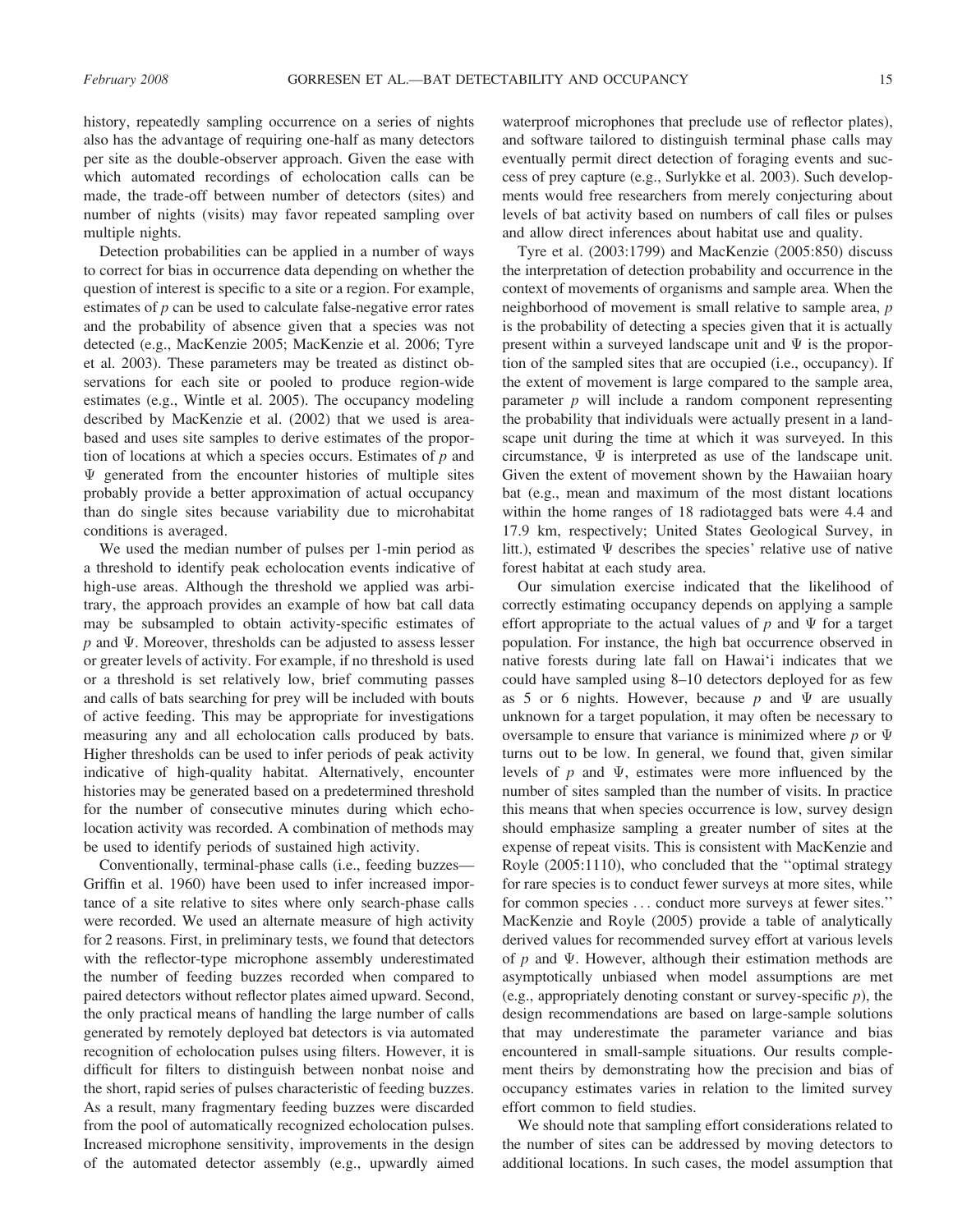the occupancy state does not change during the sampling period (MacKenzie et al. 2006) needs to be evaluated based on known or expected patterns of distribution or behavior (e.g., migration). Where the number of sites surveyed is augmented by relocating detectors and the sampling period covers a long timescale, study designs may employ multiple-season occupancy models. Studies spanning shorter timescales may use covariates (e.g., week 1, week 2, etc.) to accommodate sampling at different periods within a season.

Our analysis of occurrence data collected with multiple automated echolocation detectors may be applicable to a variety of research objectives. This passive, noninvasive method could be used to compare the likelihood of detecting bats (e.g., Duchamp et al. 2006) or bat occupancy among habitats or regions (e.g., Yates and Muzika 2006). Local and regional measures of occupancy also could be compiled to provide a large-scale picture of bat distribution across seasons. Furthermore, the subsetting of occurrence data to identify peak activity levels could be used to track occupancy as a function of the time of night. Such information may aid in improving management practices that avoid or minimize adverse impacts to bats (e.g., timing wind-turbine operations to reduce bat mortality).

Occupancy analysis has another important application related to the delisting of the Hawaiian hoary bat as an endangered species. Because of the difficulty of assessing the status of bat populations, particularly those consisting of solitary individuals occurring at low densities, a key recovery objective—the development and implementation of a survey and monitoring program for the Hawaiian hoary bat (United States Fish and Wildlife Service 1998)—remains unmet. The methods described in this study could potentially be used to provide the quantitative measures necessary for monitoring population trends in this and other species for which calls can be unambiguously identified.

## ACKNOWLEDGMENTS

This report was produced by the Hawaiian Hoary Bat Research Project of the United States Geological Survey and the following cooperators: State of Hawai'i, Division of Forestry and Wildlife; University of Hawai'i, Hawai'i Cooperative Studies Unit; United States National Park Service, Inventory and Monitoring Program; Umikoa Ranch; and United States Fish and Wildlife Service. Special thanks to J. Hines for assistance with the simulation exercise and to D. MacKenzie for helpful insights during manuscript review. We also thank P. Cryan, T. Pratt, T. Rodhouse, and an anonymous referee for reviewing the manuscript. Any use of trade, product, or firm names in this publication is for descriptive purposes only and does not imply endorsement by the United States government.

# LITERATURE CITED

ARNETT, E. B., J. P. HAYES, AND M. M. P. HUSO. 2006. An evaluation of the use of acoustic monitoring to predict bat fatality at a proposed wind facility in south-central Pennsylvania. An annual report submitted to the Bats and Wind Energy Cooperative. Bat Conservation International, Austin, Texas.

- BRODERS, H. G. 2003. Another quantitative measure of bat species activity and sampling intensity considerations for the design of ultrasonic monitoring studies. Acta Chiropterologica 5:235–241.
- CRAMPTON, L. H., AND R. M. R. BARCLAY. 1998. Selection of roosting and foraging habitat by bats in different-aged mixed wood stands. Conservation Biology 12:1347–1358.
- DUCHAMP, J. E., M. YATES, R.-M. MUZIKA, AND R. K. SWIHART. 2006. Estimating probabilities of detection for bat echolocation calls: an application of the double-observer method. Wildlife Society Bulletin 34:408–412.
- FIELD, S. A., A. J. TYRE, AND H. P. POSSINGHAM. 2005. Optimizing allocation of monitoring effort under economic and observational constraints. Journal of Wildlife Management 69:473–482.
- GRIFFIN, D. R., F. A. WEBSTER, AND C. R. MICHAEL. 1960. The echolocation of flying insects by bats. Animal Behaviour 8:141–154.
- HAYES, J. P. 1997. Temporal variation in activity of bats and the design of echolocation-monitoring studies. Acta Chiropterologica 2:225–236.
- HAYES, J. P. 2000. Assumptions and practical considerations in the design and interpretation of echolocation-monitoring studies. Acta Chiropterologica 2:225–236.
- JOHNSON, D. H. 1980. The comparison of usage and availability measurements for evaluating resource preference. Ecology 61:65–71.
- KALCOUNIS, M. C., K. A. HOBSON, R. M. BRIGHAM, AND K. R. HECKER. 1999. Bat activity in the boreal forest: importance of stand type and vertical strata. Journal of Mammalogy 80:673–682.
- KUSCH, J., C. WEBER, S. IDELBERGER, AND T. KOOB. 2004. Foraging habitat preferences of bats in relation to food supply and spatial vegetation structures in a western European low mountain range forest. Folia Zoologica 53:113–128.
- MACKENZIE, D. I. 2005. What are the issues with presence–absence data for wildlife managers? Journal of Wildlife Management 69: 849–860.
- MACKENZIE, D. I., J. D. NICHOLS, G. B. LACHMAN, S. DROEGE, J. A. ROYLE, AND C. A. LANGTIMM. 2002. Estimating site occupancy rates when detection probabilities are less than one. Ecology 83:2248– 2255.
- MACKENZIE, D. I., J. D. NICHOLS, J. A. ROYLE, K. H. POLLOCK, L. L. BAILEY, AND J. E. HINES. 2006. Occupancy estimation and modeling: inferring patterns and dynamics of species occurrence. Elsevier, San Diego, California.
- MACKENZIE, D. I., AND J. A. ROYLE. 2005. Designing occupancy studies: general advice and allocating survey effort. Journal of Applied Ecology 42:1105–1114.
- MENARD, T. 2001. Activity patterns of the Hawaiian hoary bat (Lasiurus cinereus semotus) in relation to reproductive time periods. M.S. thesis, University of Hawai'i, Honolulu.
- MILLER, B. W. 2001. A method for detecting relative activity of free flying bats using a new activity index for acoustic monitoring. Acta Chiropterologica 3:93–105.
- MURRAY, K. L., E. R. BRITZKE, B. M. HADLEY, AND L. W. ROBBINS. 1999. Surveying bat communities: a comparison between mist nets and the Anabat II detector system. Acta Chiropterologica 1: 105–112.
- NICHOLS, J. D., J. E. HINES, J. R. SAUER, F. W. FALLON, J. E. FALLON, AND P. J. HEGLUND. 2000. A double observer approach for estimating detection probability and abundance from point counts. Auk 117:393–408.
- O'DONNELL, C. F. J. 2000. Influence of season, habitat, temperature, and invertebrate availability on nocturnal activity of the New Zealand long-tailed bat (Chalinolobus tuberculatus). New Zealand Journal of Zoology 27:207–221.